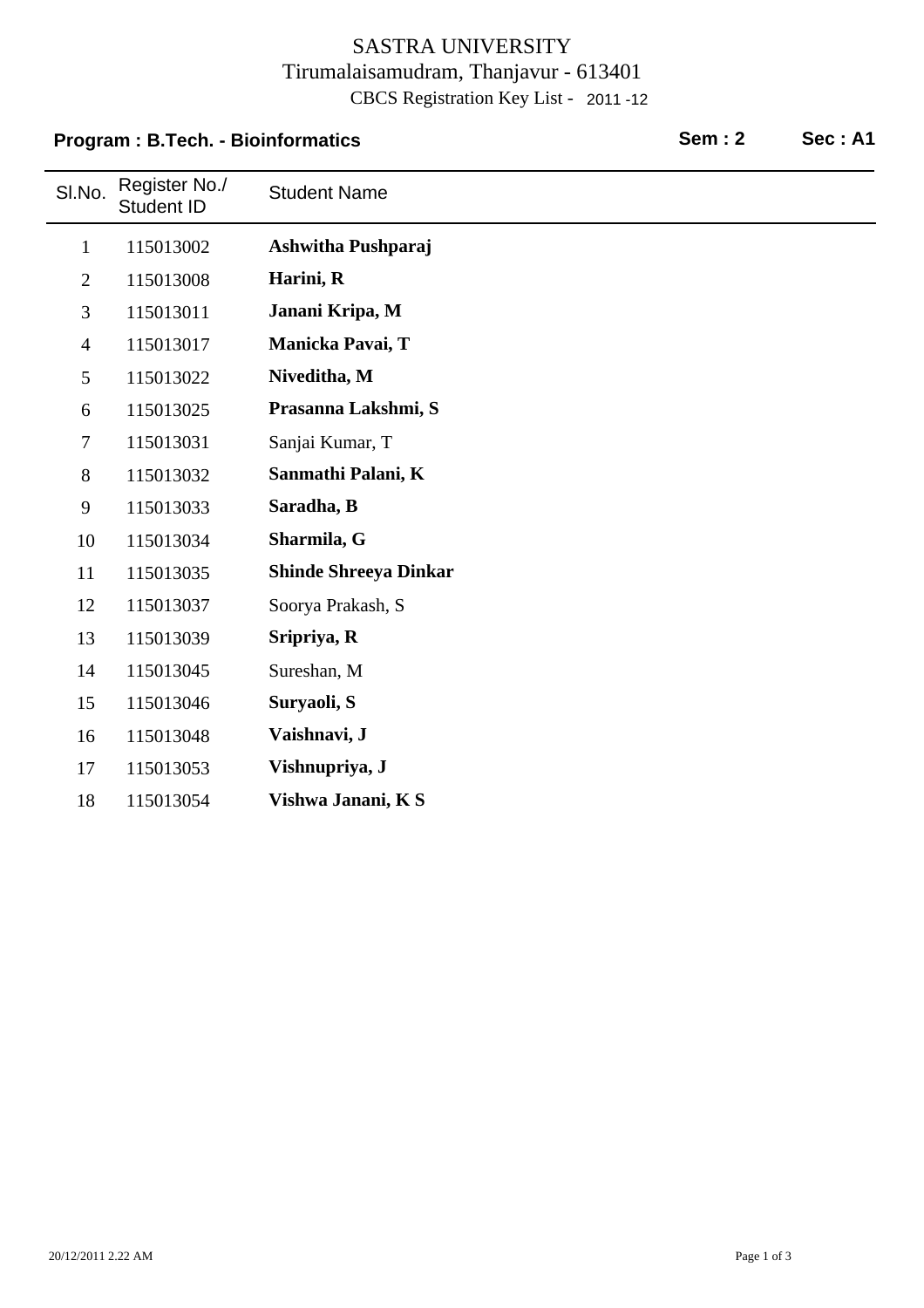### SASTRA UNIVERSITY Tirumalaisamudram, Thanjavur - 613401 CBCS Registration Key List - 2011 -12

|                | <b>Program: B.Tech. - Bioinformatics</b> | <b>Sem: 2</b>                    | Sec: B1 |  |
|----------------|------------------------------------------|----------------------------------|---------|--|
| SI.No.         | Register No./<br>Student ID              | <b>Student Name</b>              |         |  |
| $\mathbf{1}$   | 115013006                                | Guru Vignesh, S                  |         |  |
| $\mathbf{2}$   | 115013009                                | Haswini, S                       |         |  |
| 3              | 115013010                                | Ida Priyadharshini, T            |         |  |
| $\overline{4}$ | 115013012                                | Kalanidhi, D                     |         |  |
| 5              | 115013014                                | Karthika, S                      |         |  |
| 6              | 115013015                                | Ksheerabdhinath, R V             |         |  |
| $\tau$         | 115013018                                | Manoj B Narayanan                |         |  |
| 8              | 115013026                                | Ramakrishnan, G                  |         |  |
| 9              | 115013027                                | Ramanchi Hemanth Sriteja         |         |  |
| 10             | 115013029                                | Ranjana, R                       |         |  |
| 11             | 115013036                                | Sindduja, V                      |         |  |
| 12             | 115013041                                | Sruthi, D                        |         |  |
| 13             | 115013042                                | Subasree, U                      |         |  |
| 14             | 115013043                                | Subasri, V                       |         |  |
| 15             | 115013044                                | <b>Sunkireddy Nishanth Reddy</b> |         |  |
| 16             | 115013049                                | Valiveti Sai Niveditha           |         |  |
| 17             | 115013051                                | Vignesh, S M                     |         |  |